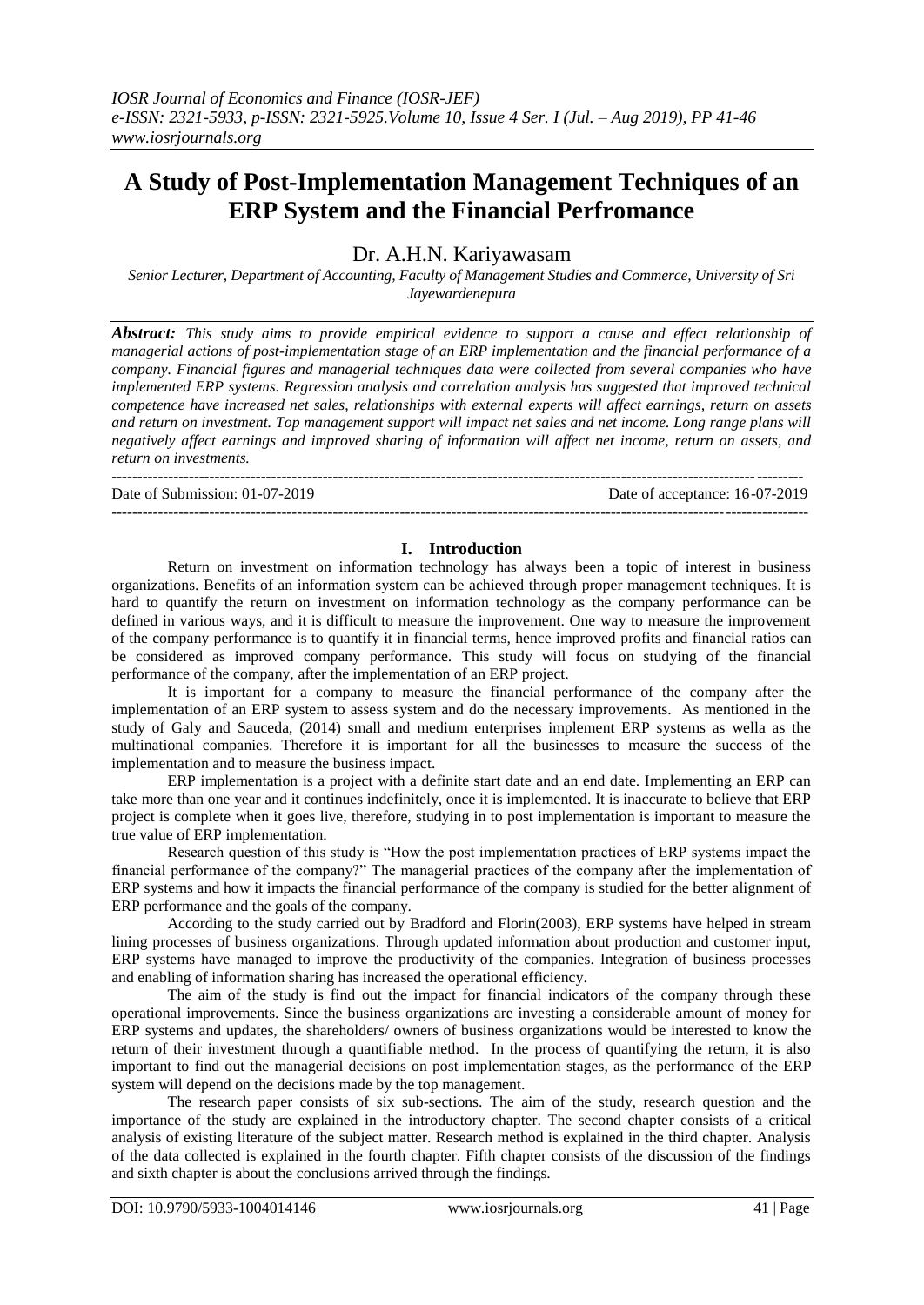## **II. Literature Review**

## *Enterprise Resource Planning*

Enterprise Resource Planning is a term used to describe systems that integrate data from different departments to one system and one database. According to Law and Ngai (2007) ERP will provide a seamless integration of information flows and business processes across functional areas within a company. In the same study they have mentioned sometimes ERP systems fail even though in many businesses they have been recognized to be useful. While the benefit of adopting an ERP system results in favorable changes in business, the outcome will be often influenced by organizational antecedents that inhibit management decisions.

## *Performance expectations*

Performance expectations of an ERP system has been categorized in to the three layers of the management pyramid in the study of Galy and Sauceda, (2014). Namely those three categories are operational, tactical or managerial, and strategic. This categorization will explain why ERP projected are implemented in business organizations.

Reduced inventory, reduced labor costs and expedited financial closings are some of the operational benefits expected from an ERP system. Supply chain efficiency, faster financial reporting, swiftness in data sharing, and improvement in data quality will be resulted by these benefits. Managerial benefits of an ERP system will include better resource management and better performance control which would be resulted through up-to date reporting capabilities and drill down capabilities of information. Strategic benefits include increase of sales through customer relationship modules and e-commerce capabilities, reduced cost under a costleadership strategy, and growth of business through sharing information with suppliers. Optimized business process and creation of competitive advantage can be expected from a properly implemented ERP system.

Another categorization of the benefits is to categorize them as financial and non-financial. Ability to achieve profits is a financial benefit, expected from an ERP system. Intangible benefits such as user satisfaction customer satisfaction, and product quality are some of the non-financial benefits that can be expected from an ERP system.

#### *Cost of ERP System*

It is important to see how well the investments made in an ERP system is converted in to benefits. Therefore understanding the cost of an ERP system is vital. Expenses of implementing an ERP system will include Purchase of software and hardware, consultation fee, and network investments; according to Galy and Sauceda, (2014). In the same study they have mentioned that it was about USD 5.48 Million (LKR 975 million approximately) to implement an ERP system within 14 months.

There are evidence that ERP system implementation being unsuccessful. According to Muscatello and Parente (2006), ERP failure rates can be as high as 50%. To avoid that, ERP training should be given to employees even after "going live" stage. There should also be a "cross-functional" team to purchase ERP systems.

Mentioned in the study of Galy and Sauceda, (2014) are some of the failure case studies for ERP systems. Fox-Meyer Drug, Mobil Europe, Dell, Whirlpool, Hershey, are some of the companies discarded ERP due to failure in implementing. Nike has faced a major inventory problem due to a problem in ERP implementation. Since ERP can cost around USD 50 billion in 2015, it is important that managers carry out the implementation in a way that cost does not exceed the cost of implementation.

## *Post ERP-implementation stage*

According to Marku, Axline and Tanis (2000), there are three stages in an ERP life cycle, namely,

- The project phase-where ERP system is rolled up
- The shakedown phase-where company will transit from "go live" to "normal operations"
- The onward and upward phase
- Majority of the business benefits are derived from the third stage.

The cause and effect relationship in financial and non-financial measures must be strong to successfully implement the ERP system. This relationship must be communicated to managers, and better the link, better the financial measurements will be. It is mentioned in the study of Galy and Sauceda, (2014) that this will lead to higher commitment to achieving the financial goals. According to Wier et. Al, (2007), a manager should apply both financial and non-financial performance measures an clearly establish the cause and effect relationship, so that it will improve the company performance and the performance of an ERP system.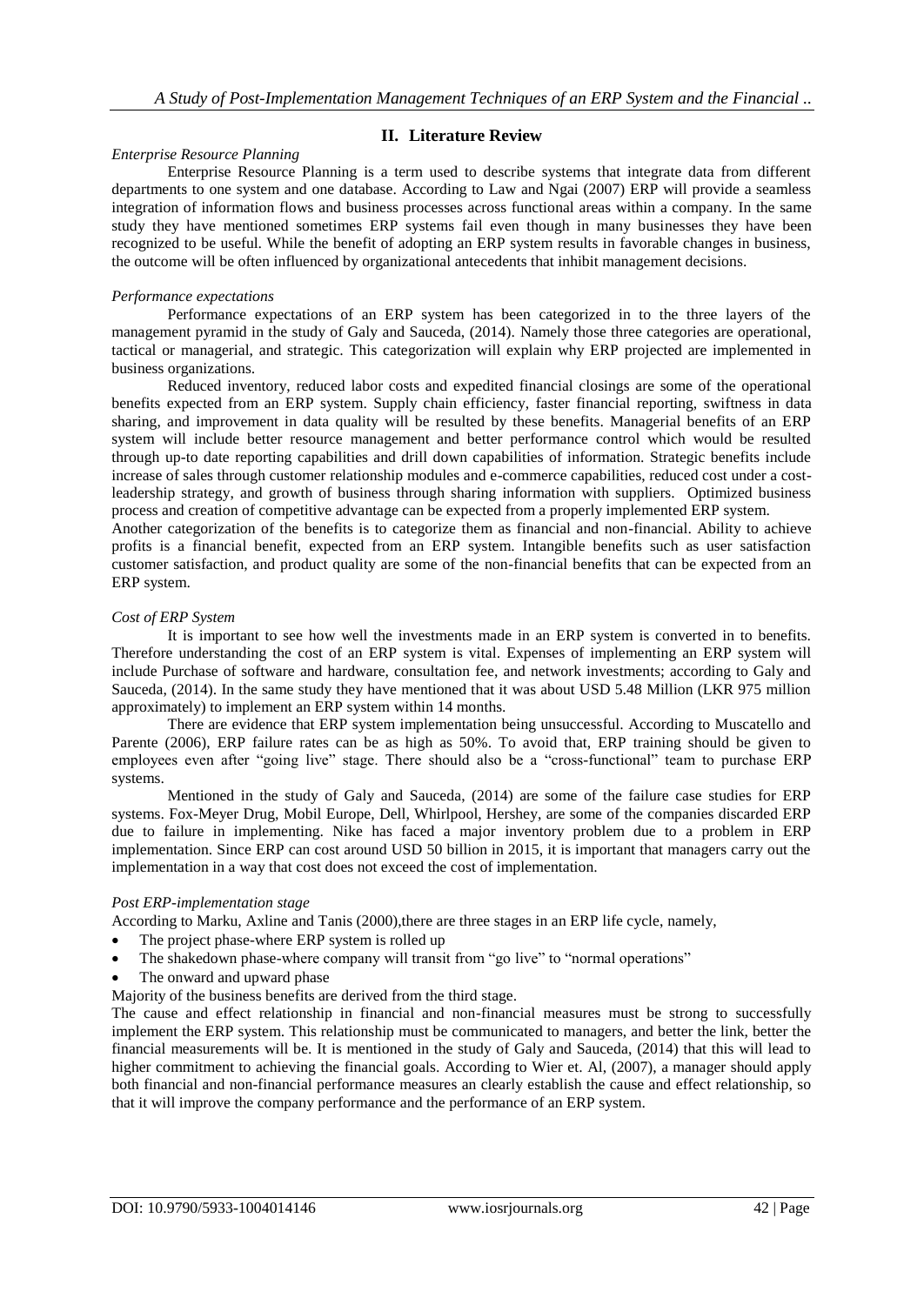## *Financial Performance*

As mentioned above, organizational performance can be measured by two performance measurements; financial and non-financial measurements. To measure financial performance most companies use profitability ratios such as Return on Assets (ROA) and Return on Investments (ROI).In addition to that Return on Sales is also used as a financial measure as mentioned in the study done by Galy and Sauceda, (2014).

According to Nicolaou and Reck (2004), ROA was impacted by the implementation of an ERP system. The study was done using 247 companies to check eight financial measures including ROA and ROI were impacted by the implementation of an ERP. However, findings suggested that year of adaptation and the year after that, financial indicators were negatively affected. However after four years financial indicators showed a favorable difference.

## *Technological Competence*

According to the study done by Hasi baun and Dantes, (Quoted in Galy and Sauceda, 2014), 234 total of executives have mentioned that ERP implementation process is impacted by the technological infrastructure to an extent of 38% approximately. "Absorptive capacity" term is used to indicate the extent to which the business organization possesses the knowledge to exploit new IT technologies. Since ERP system should be implemented with proper hardware, software and network properties the technological knowledge will be important for successful implementation. In addition to that, the data base management system and any remaining legacy systems of the firm should be compatible with the ERP system.

## *Relationship with outside experts*

Implementation of ERP will require relationships with external parties such as ERP vendors, Product extension vendors, experts, consultants etc. According to Markus, Axline and Tanis (2000), strong relationships with the consultants and the vendors will allow them to customize the ERP system to suit the specific business requirements. This is important to be done in the earlier stage for a successful product implementation. Therefore the success of ERP implementation will depend on the relationships with outside experts. Therefore the financial indicators will also have a direct impact through this.

## *Top management support*

It is vital for top management to provide emotional support through maintaining a high level of employee morale and motivation. In fact, lack of motivation and morale has proved to be one of the main reasons for the failure of ERP. Galy and Sauceda study in 2014, has stated that the concept of a project champion is essential in ERP implementation. The leadership status of the champion such as CEo or chairman will drive the change of the organization. In the same study, they have found that the top management support on ERP implementation will have a direct relationship with Net income before extraordinary items, which is a financial indicator.

## *Long range plans and written objectives*

Amid et Al. (2012) have found that, ERP success factors are of two types. One type is to achieve implementation goals like better decision making, reducing operational bottlenecks etc. Clear goals will be necessary for a successful implementation of an ERP. Development of a resource plan and a work plan is essential for careful monitoring and controlling of the project. Galy and Sauceda (2014) have found that having long range plans and written objectives will have a direct impact on earnings before interest and taxes.

## *Strategic Emphasis*

According to the study done by Grabski, Leech, and Schmidt,(2011), strategic requirement identification is an essential part of an ERP implementation. Legacy systems should be changed, if a company should enjoy complete benefits of an ERP system. Therefore there should be a strategic alignment to adapt for the new systems and new processes. This study will focus on the following strategies; promotion and advertising, new product development, and channels of distribution. Galy and Sauceda (2014) have stated that there was no significant influence from strategic emphasis over ERP implementation and therefore not on financial indicators as well.

## *Increased sharing of information*

Data sharing and integration is deemed to be a fundamental part of ERP implementation. It has been stated in the study of Galy and Sauceda (2014), this can be accomplished through a central data center for the organization. In the same study they have found that sharing information will have an impact on Net income before extraordinary items, return on assets, and return on investments.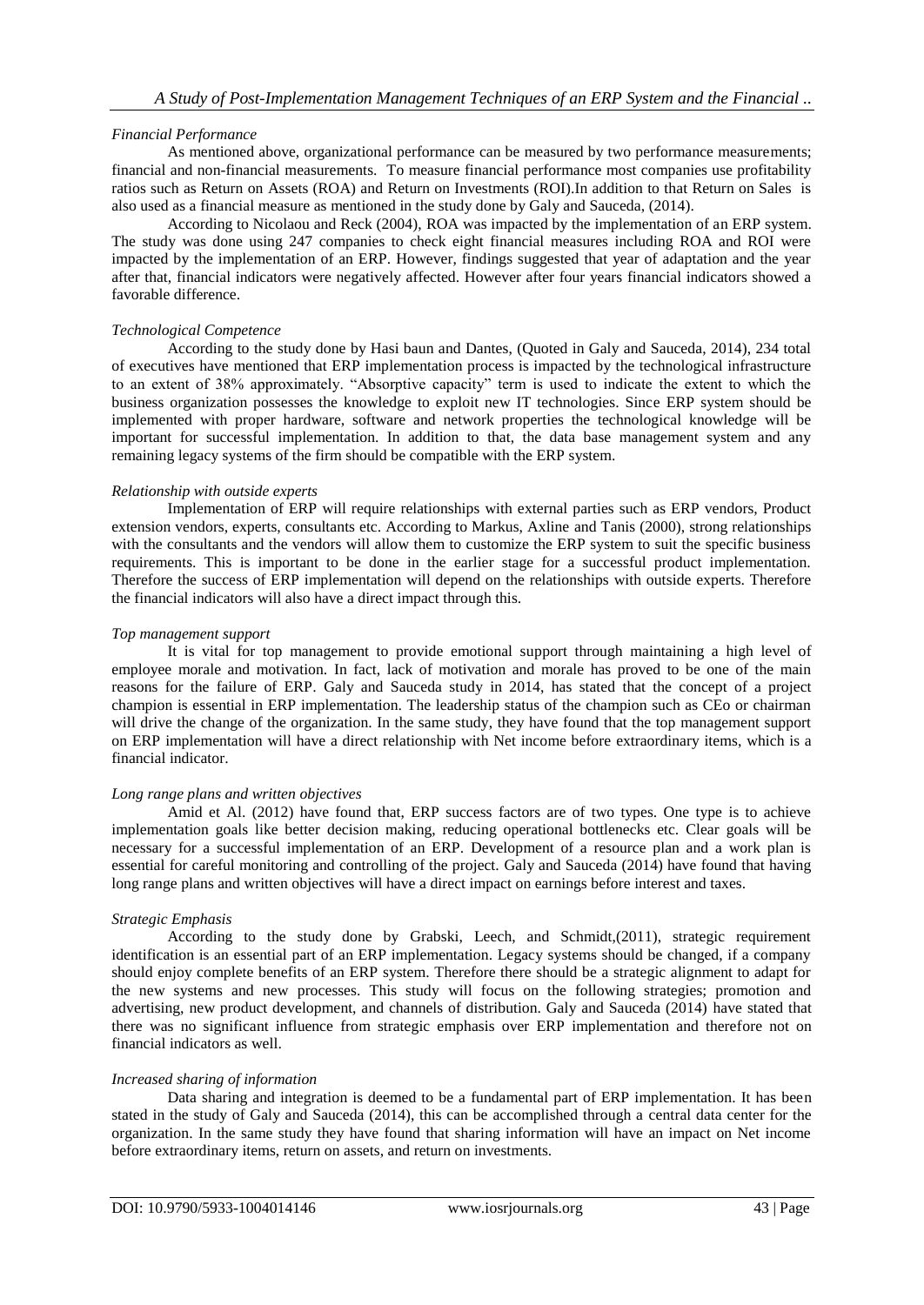## **III. Methodology**

## *Research approach*

As mentioned above this research is carried out to study how post implementation business practices will impact the financial performance of the company. Discussed in the literature review, there are already research done on this aspect and there are already established theories on this. Therefore, a deductive approach was taken to study the applicability of these previous findings to Sri Lankan context. Since it is important to find out the relationship between post implementation practices and the financial ratios, it is easier to use a quantitative method as financial ratios can be quantified. A survey method was adopted to carry out the study and the instrument of data collection was a questionnaire. Using this questionnaire data was collected from various companies who have implemented ERP.

## *Variables*

## *Independent Variables*

Independent variables for this study would be the post implementation business practices. As done in the study of Galy and Sauceda (2014), we categorized in to several topics. There are six independent variables in this study as mentioned in the literature review and they are given below with the indicators,

| <b>Variable</b>                         | <b>Indicator</b>                                                                                                                          |
|-----------------------------------------|-------------------------------------------------------------------------------------------------------------------------------------------|
| Technological competence                | There is technical competence to absorb ERP                                                                                               |
| Relationship with external experts      | The ERP team has good relationship with external experts                                                                                  |
| Top management support                  | Top management provides maximum time to the project team<br>Top management provides emotional support to project team                     |
| Long range plans and written objectives | ERP project has long term plans-measured in years                                                                                         |
| Strategic emphasis                      | To what extent the management has emphasized new products?<br>To what extent does the firm has control over its distribution<br>channels? |
| Increased sharing of information        | To what extent has sharing of information increased due to the<br>implementation of ERP?                                                  |

## *Dependent Variables*

As mentioned earlier the dependent variables would be the ratios which could measure the financial performance over the years. Ratios will make it easier to compare the financial performance. Therefore five financial ratios were selected as given below.

- Net sales growth (NS)-Net sales or net revenue represents the total operating revenue less discounts, allowances and returns.
- Net income before extra ordinary items (NIB)-Income after deducting operating expenses, tax, minority interest but before one-off items and common/preferred dividends.
- Earnings before interest and taxes (EBIT)-Earnings of a company before interest and income taxes.
- Return on Assets (ROA)-Income before extraordinary items/Total assets
- Return on Investments (ROI)-Income before extraordinary items/total common equity+long term debt.

The formula for the percentage change in these variables would be considered for four years. However, the base year would be one year prior to implementation.

## *Hypothesis*

Depending on the given independent variables and dependent variables the following variables were built.

H1-Strong technical competence in a firm adopting ERP will have a direct effect on financial performance ratios.

H2-A good relationship with external experts or consultants will have a direct impact on financial performance ratios.

H3-Engaged top management support measured by time, knowledge of project success and emotional support will have a direct effect on financial performance ratios.

H4-Long-range plans and written objectives will have a positive direct effect on financial performance ratios.

H5-Knowledge of the strategic emphasis of a company will have a direct effect on financial performance ratios.

H<sub>6</sub>-The increased sharing of information between departments resulting from ERP will have a direct effect on financial performance ratios.

## *Population and Sample*

Sample includes 50 companies who implemented ERP in the period of 2007-2010. Time periods was chosen to ensure that all the companies have available financial figures for four years after implementation. Questionnaires were sent the companies and responses were collected through emails, since it was easier to collect data through email. Financial figures were also collected through the questionnaires as some companies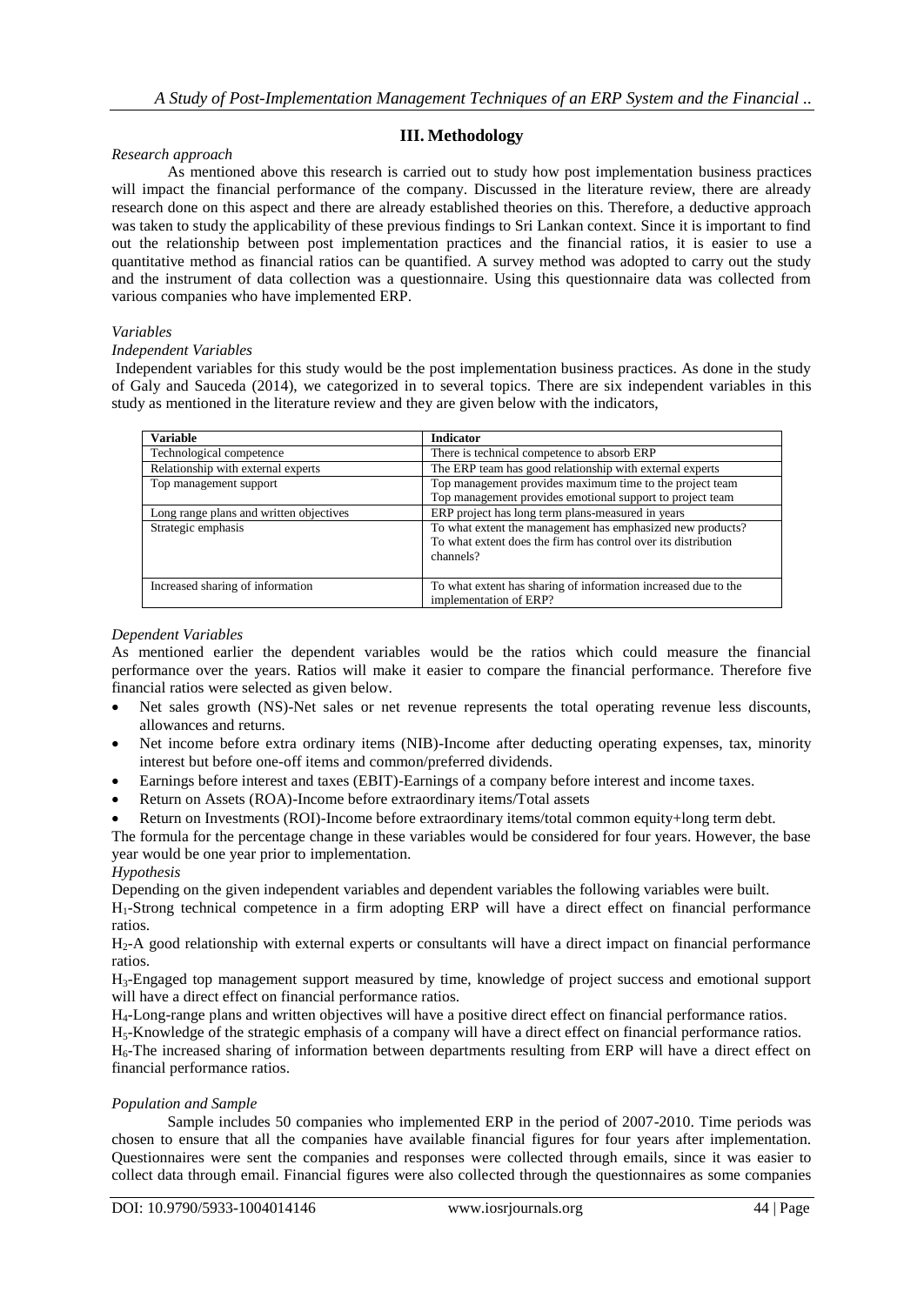didn't have published annual reports. Companies were chosen to represent blue-chip companies and medium enterprises to ensure that unbiased general conclusions are made at the end of this study. *Data Collection*

Questions in the questionnaire ascertained formality of ERP plans into the future. All questions used a five point Likert scale, ranging from strongly disagrees to strongly agrees or from no extent to a greater extent. There were

other questions involved as number of employees and number of PCs in the business organization. *Analytical tools*

SPSS was used to analyze data and factor analysis and a descriptive analysis was done after cleaning the gathered data. Tests such as co-linearity, regression, correlation, mean etc. was run to understand the impact of the business practices after the implementation of an ERP to the financial performance. Financial ratios were calculated if they were not available readily in the annual reports.

## **IV. Analysis**

Most of the companies had over one million Rupee net sales on the implementation year of ERP in this sample of 50 companies it was around 40%. However, in Galy and Sauceda (2014), the sample consisted of approximately 47% of large companies with over 1 billion dollar sales. In the same study 38% of the companies had below thousand employees. However, in this sample around 42% of the sample had 500-100 employees. 39% of the companies in the sample had 500-1000 computers in their organizations.

The regression for net sales is around 0.546, which indicates that the independent variables explain more than 50% of the variance in net sales. Technical competence showed a strong positive relationship with net sales.

Net income before extra ordinary items (NIB) indicated a regression of 0.379. Support from top management and increased sharing of information creates a positive change NIB.

Regression for EBIT is statistically significant and the independent variables explain the variances of EBIT up to 36%. In the study of Galy and Sauceda (2014), it was around 46%. Possession of long term written plans will impact negatively to EBIT. Longer the time period, negative the EBIT was. However, strong relationships with outside experts results in a positive change in EBIT.

The regression for ROA is 0.58 which is statistically significant. A strong relationship with external experts and increased information sharing due to ERP will increase ROA in the company.

Regression for ROI is 0.545, which is statistically significant. Following the pattern of ROA, improved sharing of information will bring a positive change in ROI.

## **V. Discussion**

Technological competence has a significant positive impact on net sales. In the study of Galy and Sauceda (2014), similar pattern was shown between net sales and technological competence. However, having a strong technological competence doesn't impact other financial ratios significantly.  $H_1$  can be accepted as net sales were directly impacted by having a strong technological competence.

Relationships with outside experts will have a significant positive impact on EBIT, and ROA. Therefore,  $H_2$  can be accepted. Gale and Sauceda found that in addition to the above mentioned financial ratios, ROI was also significantly impacted by strong external relationships with experts and consultants.

Top management knowledge on project succession has a significant positive impact on net sales and net income before extra ordinary items. To management's emotional support will only have a significant positive impact for Net Sales. This follows the finding of Galy and Sauceda (2014). Therefore H<sub>3</sub> & H<sub>5</sub> can be accepted.

Having long range plans will have a significant negative impact on Earnings before interest and tax. This finding will lead to rejection of H4. Increased sharing of information will have a significant positive impact on Net income before extraordinary items, Return on Assets and Return on Investment. $H_6$  can be accepted.

This study analyzed the likelihood of financial benefits of organization which displayed the mentioned managerial techniques. Financial ratios can signal successful implementation of an ERP system. However, financial ratios will be influenced by different managerial techniques. It indicates that in different levels of management pyramid, different expectations are kept on the ERP system. While ROI and ROA increase requests sharing of information, increase in sales will require other aspects of the ERP system.

In a summary it can be declared that to measure the success of ERP, success of both sided of the profit equation should be measured, which included revenue and cost on a long-range plan. The managerial techniques required to increase sales and reduce cost are different.